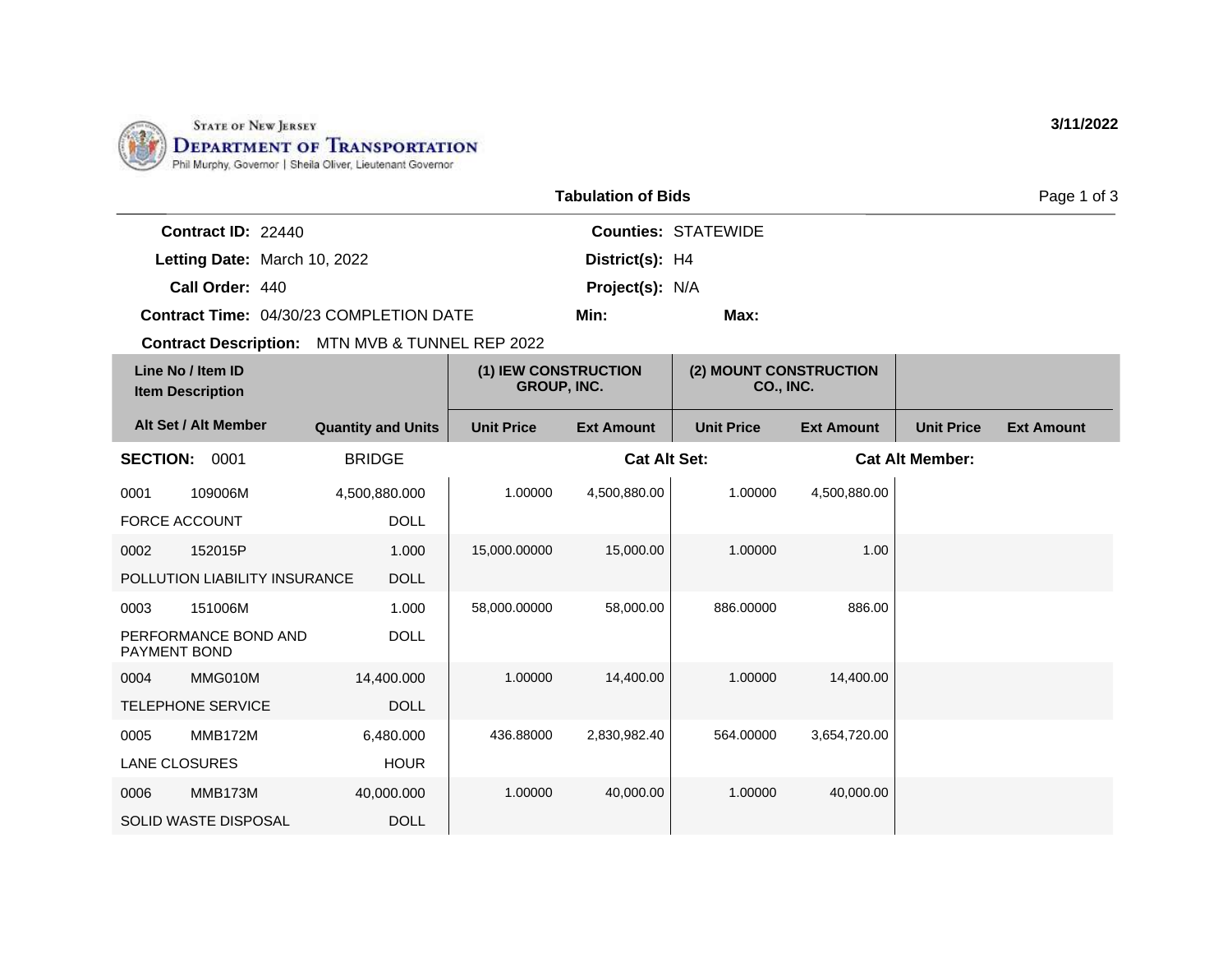

| <b>Tabulation of Bids</b> |                                                 |                           |                                     |                     |                                     | Page 2 of 3       |                        |                   |
|---------------------------|-------------------------------------------------|---------------------------|-------------------------------------|---------------------|-------------------------------------|-------------------|------------------------|-------------------|
|                           | Contract ID: 22440                              |                           |                                     |                     | <b>Counties: STATEWIDE</b>          |                   |                        |                   |
|                           | Letting Date: March 10, 2022                    |                           |                                     | District(s): H4     |                                     |                   |                        |                   |
|                           | Call Order: 440                                 |                           |                                     | Project(s): N/A     |                                     |                   |                        |                   |
|                           | Contract Time: 04/30/23 COMPLETION DATE         |                           |                                     | Min:                | Max:                                |                   |                        |                   |
|                           | Contract Description: MTN MVB & TUNNEL REP 2022 |                           |                                     |                     |                                     |                   |                        |                   |
|                           | Line No / Item ID<br><b>Item Description</b>    |                           | (1) IEW CONSTRUCTION<br>GROUP, INC. |                     | (2) MOUNT CONSTRUCTION<br>CO., INC. |                   |                        |                   |
|                           | Alt Set / Alt Member                            | <b>Quantity and Units</b> | <b>Unit Price</b>                   | <b>Ext Amount</b>   | <b>Unit Price</b>                   | <b>Ext Amount</b> | <b>Unit Price</b>      | <b>Ext Amount</b> |
| <b>SECTION:</b>           | 0001                                            | <b>BRIDGE</b>             |                                     | <b>Cat Alt Set:</b> |                                     |                   | <b>Cat Alt Member:</b> |                   |
| 0007                      | MMB092M                                         | 4,224.000                 | 105.00000                           | 443,520.00          | 105.00000                           | 443,520.00        |                        |                   |
|                           | <b>CREW COORDINATOR</b>                         | <b>HOUR</b>               |                                     |                     |                                     |                   |                        |                   |
| 0008                      | MMB022M                                         | 9,504.000                 | 269.69000                           | 2,563,133.76        | 285.00000                           | 2,708,640.00      |                        |                   |
|                           | REPAIR CATEGORY "A", MOVABLE                    | <b>HOUR</b>               |                                     |                     |                                     |                   |                        |                   |
| 0009                      | MMB024M                                         | 2,080.000                 | 247.91000                           | 515,652.80          | 245.00000                           | 509,600.00        |                        |                   |
|                           | REPAIR CATEGORY "B", MOVABLE                    | <b>HOUR</b>               |                                     |                     |                                     |                   |                        |                   |
| 0010                      | MMB026M                                         | 7,392.000                 | 263.14000                           | 1,945,130.88        | 302.00000                           | 2,232,384.00      |                        |                   |
| <b>WELDING CREW</b>       |                                                 | <b>HOUR</b>               |                                     |                     |                                     |                   |                        |                   |
| 0011                      | MMB142M                                         | 2,000.000                 | 25.00000                            | 50,000.00           | 30.00000                            | 60,000.00         |                        |                   |
|                           | MANPOWERED ACCESS MACHINE                       | <b>HOUR</b>               |                                     |                     |                                     |                   |                        |                   |
| 0012                      | MMB044M                                         | 1,056.000                 | 265.00000                           | 279,840.00          | 275.00000                           | 290,400.00        |                        |                   |
| <b>UNIT</b>               | 60' UNDERBRIDGE INSPECTION                      | <b>HOUR</b>               |                                     |                     |                                     |                   |                        |                   |

**3/11/2022**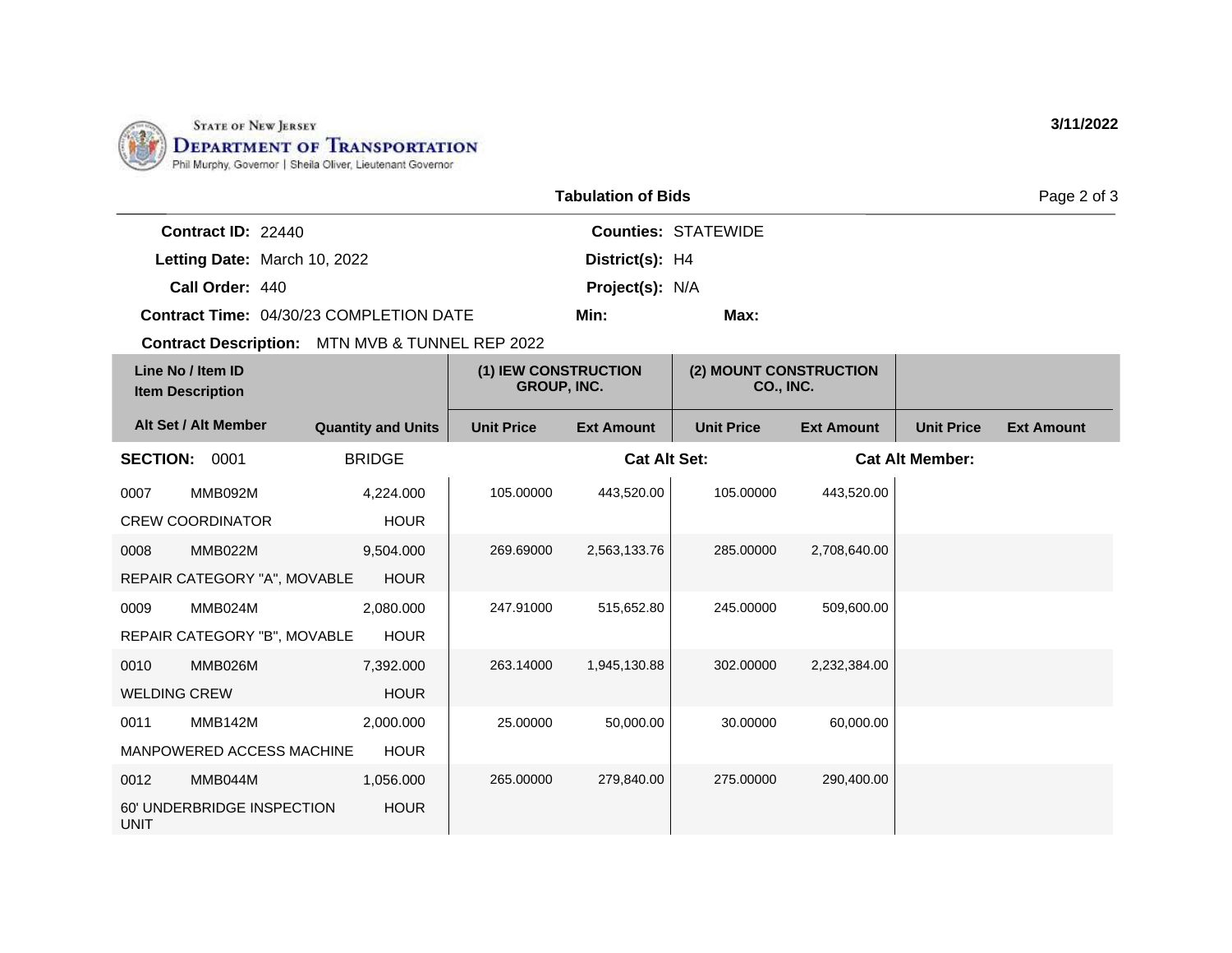

| <b>Tabulation of Bids</b>                              |                                                                                                                |                                            |                     |                            |                                            |                        | Page 3 of 3       |
|--------------------------------------------------------|----------------------------------------------------------------------------------------------------------------|--------------------------------------------|---------------------|----------------------------|--------------------------------------------|------------------------|-------------------|
| Contract ID: 22440                                     |                                                                                                                |                                            |                     | <b>Counties: STATEWIDE</b> |                                            |                        |                   |
| Letting Date: March 10, 2022                           |                                                                                                                |                                            | District(s): H4     |                            |                                            |                        |                   |
| Call Order: 440                                        |                                                                                                                | Project(s): N/A                            |                     |                            |                                            |                        |                   |
| <b>Contract Time: 04/30/23 COMPLETION DATE</b>         |                                                                                                                |                                            | Min:                | Max:                       |                                            |                        |                   |
| <b>Contract Description:</b> MTN MVB & TUNNEL REP 2022 |                                                                                                                |                                            |                     |                            |                                            |                        |                   |
| Line No / Item ID<br><b>Item Description</b>           |                                                                                                                | (1) IEW CONSTRUCTION<br><b>GROUP, INC.</b> |                     |                            | (2) MOUNT CONSTRUCTION<br><b>CO., INC.</b> |                        |                   |
| Alt Set / Alt Member                                   | <b>Quantity and Units</b>                                                                                      | <b>Unit Price</b>                          | <b>Ext Amount</b>   | <b>Unit Price</b>          | <b>Ext Amount</b>                          | <b>Unit Price</b>      | <b>Ext Amount</b> |
| <b>SECTION:</b><br>0001                                | <b>BRIDGE</b>                                                                                                  |                                            | <b>Cat Alt Set:</b> |                            |                                            | <b>Cat Alt Member:</b> |                   |
| MMG025M<br>0013                                        | 300,000.000                                                                                                    | 1.00000                                    | 300,000.00          | 1.00000                    | 300,000.00                                 |                        |                   |
| OVERTIME DIFFERENTIAL (OD)                             | <b>DOLL</b>                                                                                                    |                                            |                     |                            |                                            |                        |                   |
| <b>Section Totals:</b>                                 |                                                                                                                | \$13,556,539.84                            |                     | \$14,755,431.00            |                                            |                        |                   |
| <b>Contract Totals</b>                                 |                                                                                                                |                                            | \$13,556,539.84     |                            | \$14,755,431.00                            |                        |                   |
|                                                        | <b>Cost Plus Time Totals</b>                                                                                   |                                            | \$13,556,539.84     |                            | \$14,755,431.00                            |                        |                   |
|                                                        | The district the state of the basic control of the state of the state of the state of the state of the state o |                                            |                     |                            |                                            |                        |                   |

**( ) indicates item is bid as Lump Sum**